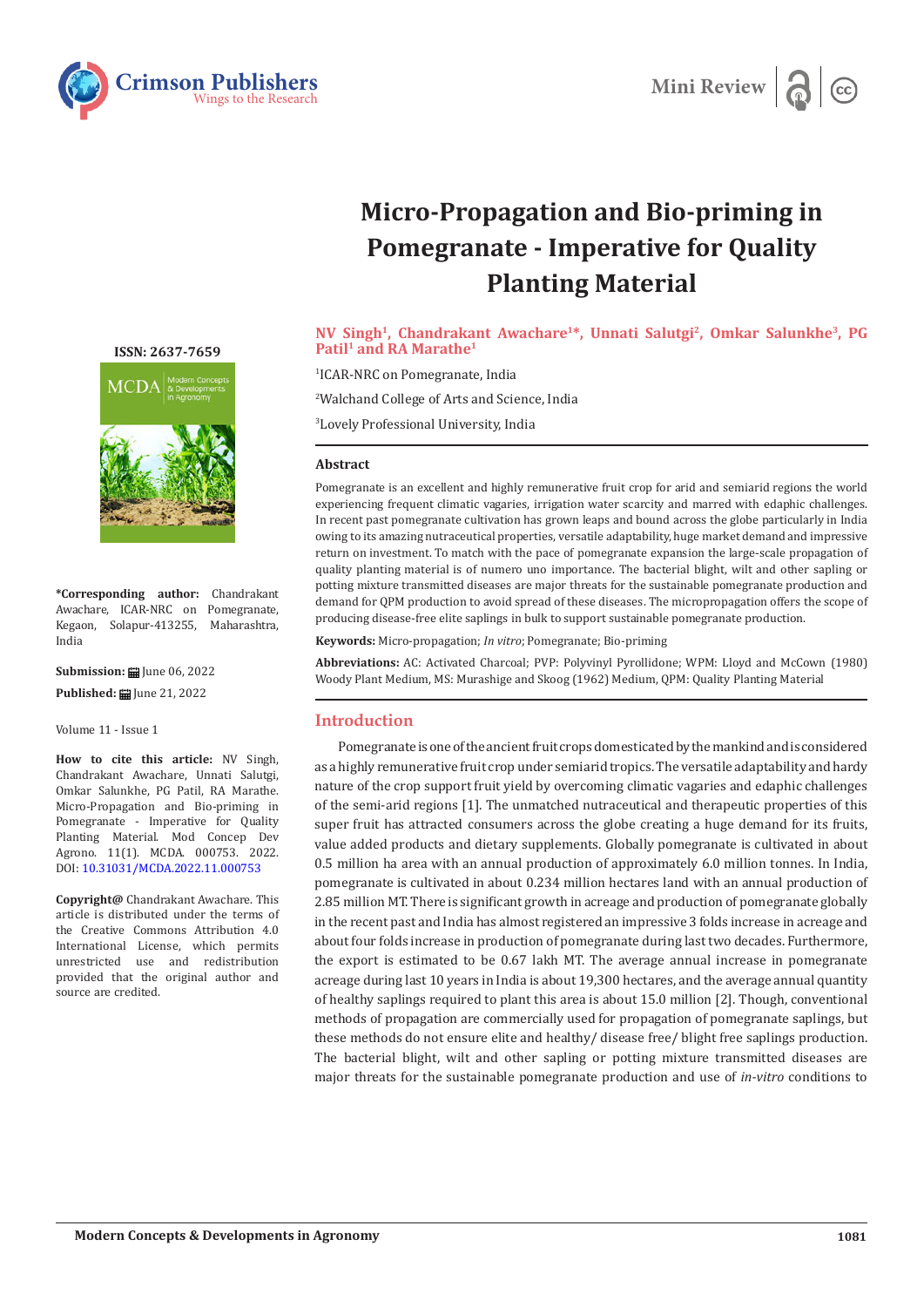extend pomegranate clonal propagation has allowed for rapid mass multiplication of clonal propagation of superior plant material which are free from pathogens causing blight and wilt diseases in pomegranate. The ultimate objective is to extend pomegranate agriculture area all over the world, which demands large scale and disease-free clonal propagation of superior genotypes using micropropagation.

## **Micro-Propagation**

Micro-propagation is a plant tissue culture technique used to produce plantlets in which aseptic tiny portions of tissues and organs are cultured in vessels with predetermined culture media and under controlled environmental conditions to develop plantlets.

There are five distinct stages in micro-propagation:

1. Stage 0: It involves the selection and maintenance of elite and healthy mother plant of a commercial variety and explant selection and pretreatments

- 2. Stage I: *In vitro* culture establishment
- 3. Stage II: *In vitro* shoot proliferation
- 4. Stage III: *In vitro* rooting
- 5. Stage IV: hardening or acclimatization

## **Source, Type and Pretreatments of Explant**

The source of explants, explant type and pretreatments given to the explants are considered as crucial variables for *in vitro*  culture establishment and success of micro-propagation protocol of pomegranate. In terms of regeneracy, not all explants are supposed to be equal. Commercial micropropagation includes meristems, shoot tips, and nodal buds [3-9]. However, *in vitro* regeneration using other explants like leaf segments and cotyledons [10-13], anthers [14] or through embryogenesis from various seedling explants, petals, and immature zygotic embryos [10] were also reported. The stage 0 also entails identifying healthy mother plants and treating them in such a method that they produce more responsive explants suited for establishment in contamination-free cultures. For the culture establishment appropriate explants are selected, sterilised, and transferred to nutrient media. Soaking of nodal segments in fungicides @0.1-0.2% (Dithane M- 45 and/or Carbendazim) solution for about 30-45 min followed by treatment with antibiotics (streptomycin solution @0.05-0.1%) for 10-20 min. and surface sterilization for 5-10 min. take care of most of the infections [6,7]. Most widely used surface sterilants in pomegranate are  $HgCl_2$  and NaOCl. The explants are washed thoroughly under running tap water before the surface sterilization process [15].

#### *In vitro* **Culture Establishment**

*In vitro* propagation of pomegranate is mostly carried out on modified Murashige Skoog (MS) and Woody Plant Medium (WPM) [2,9]. The ratio of cytokinin to auxin determines shoot proliferation in pomegranate micropropagation. Among

cytokinins, 6-Benzylaminopurine (6-BAP) and Kinetin and cytokinin supplements like Adenine Sulphate are mostly used for culture establishment and shoot proliferation and among auxins α-naptheleneacetic acid is commonly used [14,16,2]. The proliferation rate (10-15 shoots/explant) of the Bhagwa nodal segment at the establishment stage was highest on MS media with  $1.8$ mg/l BAP, 0.9mg/l NAA,  $1$ mg/l silver nitrate (AgNO<sub>3</sub>), and 30mg/l adenine sulphate [6]. Two types of basal medium – MS and WPM had been used for culture establishment of nodal segments and shoot tips of pomegranate cvs. "Malas Saveh" and "Yousef Khani" [17].

#### **Media Browning**

Establishment of woody plants like pomegranate is severely affected by browning of medium due to leaching of secondary metabolites like phenols. Culture of juvenile explants, or new growth flushes during the active growth period, culture in darkness, transfer to inoculums in fresh medium at short intervals (rapid sub-culturing), culture in liquid medium with antioxidants in the culture medium, or soaking explants in water or antioxidantcontaining solutions prior to inoculation, supplementing the medium with adsorbing agents like Activated Charcoal, PVP (polyvinyl pyrollidone), etc are some of the different approaches for controlling the browning of growth medium. For controlling the media browning, shoot tips and nodal segments of pomegranate cv. 'Ganesh' *in vitro* are obtained by rapid subculturing [12]. Rapid subculturing on first and third day after inoculation was suggested for *in vitro* propagation of pomegranate cv. 'Mridula' with the use of shoot tips and nodal segments of mature trees as explants [3]. The phenol exudation could be reduced if the cut edges of nodal segments are sealed with sterile wax [8]. *In vitro* rooting was best obtained on half strength MS medium containing 500mg/l of activated charcoal [18].

#### **Shoot Proliferation**

The extent and rate of multiplication is influenced by the duration and concentration of auxins and cytokinins in the multiplication medium. In a variety of plants, the cytokinin 6-benzylaminopurine (BAP) is the most often utilized growth regulator for shoot regeneration. Using cotyledonary nodes produced from axenic seedlings, a full procedure for *in vitro*  regeneration of pomegranate (*Punica granatum* L.) was studied [14]. On a medium containing 9.0µM BA, the largest number of shoots (9.8 shoots/explant) was generated [14]. The treatment MS + BAP 2.0mg/l had the highest number of shoots per explant (1.73), whereas the medium containing MS + BAP 2.5mg/l had the highest shoot length and number of leaves [15]. MS medium supplemented with 2.0mg/l 6-benzylaminopurine (BAP) and 1.5mg/l naphthalene acetic acid (NAA) resulted in the maximum frequency of shoot regeneration (67.89%) along with the average shoot length of 3.62cm and the number of shoots generated (5.38) per explant [19]. Under both liquid and solidified Murashige and Skoog (1962) media, the optimum hormonal treatments for direct adventitious shoot regeneration in cotyledonary explants [20].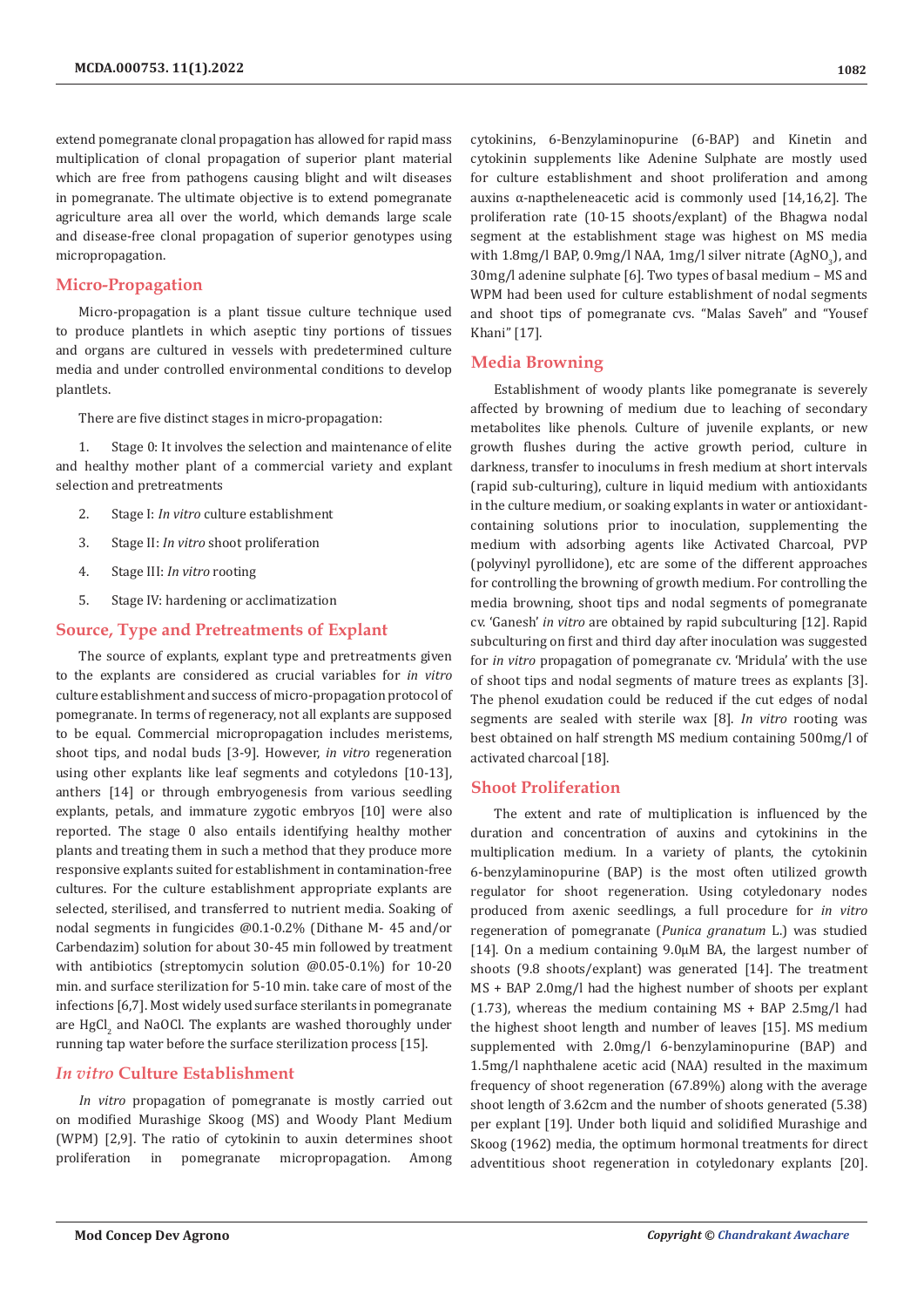The micro-shoots of cvs. "Malas Yazdi" and "Shirine Shahvar" were multiplied *in vitro,* and the highest shoot height was reported on MS medium containing 2mg/l BA [17].

# **Photoperiod and Light Intensity Effects**

Various level of light intensity with a constant temperature 26±2° C and 16/8h light/dark period in the incubation room were studied and at 3000 lux intensity, the largest number of shoots per explant and the longest length of shoots were reported [8].

# *In vitro* **Rooting**

During stage III, the proliferating shoots are placed to a rooting medium. It is the final stage *in vitro* before the plantlets are transferred to *ex vitro* environments. The goal of this phase is to get fully grown plantlets to start growing. Auxins are primarily concerned with *in vitro* root induction. Among all auxin varieties, the auxin IBA was shown to be the most effective. IAA, on the other hand, although being natural, was the least effective since it was damaged by light. The salt content in rooting media is often low. Half-strength WPM medium supplemented with 0.54µ M NAA was the most effective for rooting of microshoots in cvs. "Malas Yazdi" and "Shirine Shahvar" [21]. Half strength MS medium supplemented with 0.1mg/l IBA was the most successful in inducing rooting of microshoots. *In vitro* produced shoots in half strength MS media with 1.0mg/l IBA promoted strong roots (80%) in 8-10 days [22]. Good *in vitro* rooting was observed on half strength MS medium supplemented with 0.5g/l of IBA [12]. According to Singh and Khawale, the MS medium containing 2.0mg/l IBA, 200mg/l AC, and 40g/1 sucrose increased root quality [23]. In comparison to control, a considerable increase in average root number per shoot (7.4) was observed after a brief dip of *in vitro* produced shoots in 1000mg/ lit IBA [24]. Half strength MS medium with 0.1mg/l NAA and 0.02% activated charcoal was found to be the most efficient for rooting shoots, resulting in an 80.12 % root regeneration frequency [19].

# **Hardening/ Acclimatization**

Hardening is the process of acclimating *in vitro* grown plantlets to regular outdoor conditions by gradually exposing them to diffused light in humid chambers. Hardening *in vitro* grown plantlets is critical for their long-term survival and establishment. *Ex vitro* survival of cv. "Ganesh" plantlets was reported to be 68 % when transplanted to vermicompost [12]. The plantlets in cv. "G-137" had the highest survival rate (89%) and took the shortest time to field transfer (35 days) [8]. The method of using a glass jar with a polypropylene cap packed with wet peat: Soilrite® (1:1) was shown to be the most effective, resulting in the highest plantlet survival rate of 86.5 % of cv. G-137 *in vitro* raised plants [23]. The rooted micro-cuttings registered 80% survival when shifted to a mixture vermiculite (60%), perlite (30%), and cocopeat (10%) v/v [25]. Acclimatization of regenerated plantlets in plastic cups containing autoclaved peat moss resulted into 85 % survival rate [19]. Pots containing sterilized cocopeat-perlite mixture and covered with polythene bags was successfully used for hardening for *in vitro* rooted plantlets, plantlets were kept at 25± 1ºC in

artificial light (50µmol m-2s-1) for 3-4 weeks for proper hardening (10). Commercially, primary hardening of *in vitro* raised rooted pomegranate plantlets in India is carried out in nursery trays or net pots and hardened under low tunnel polyhouses with very high relative humidity. Bio-priming is utilization of plant beneficial microbes and/or their formulations and inoculating them in rhizosphere and/or phyllosphere of *in vitro* raised plants or saplings at *in vitro* or *ex vitro* or nursery stage to improve field survival and performance inoculated saplings [26,9]. The bioprimed/ biohardened plantlets exhibit higher survival, more root and shoot biomass production, enhanced photosynthesis, and better nutrient uptake [27-33,9].

# **Conclusion**

To date, significant progress has been made in the creation of pomegranate *in vitro* plant regeneration systems that are fast, repeatable, and dependable. To meet out the demands of rapid expansion in pomegranate cultivation a commensuration production of Quality Planting Material (QPM) is compulsory for sustainable production..

### **References**

- 1. [Mahishi DM, Muralikrishna A, Shivashankar G, Kulkarni RS \(1991\) Shoot](https://link.springer.com/chapter/10.1007/978-94-011-3176-6_34) [tip culture method for rapid clonal propagation of pomegranate \(](https://link.springer.com/chapter/10.1007/978-94-011-3176-6_34)*Punica granatum* [L.\). In Horticulture-New Technologies and Applications,](https://link.springer.com/chapter/10.1007/978-94-011-3176-6_34) [Springer, Dordrecht, pp. 215-217.](https://link.springer.com/chapter/10.1007/978-94-011-3176-6_34)
- 2. [Kumar R, Jokhar ML, Verma R, Jat HR \(2017\) Pomegranate](http://www.ijpab.com/form/2017%20Volume%205,%20issue%205/IJPAB-2017-5-5-1138-1149.pdf) [micropropagation - a review. International Journal of Pure and Applied](http://www.ijpab.com/form/2017%20Volume%205,%20issue%205/IJPAB-2017-5-5-1138-1149.pdf) [Bioscience 5\(5\): 1138-1149.](http://www.ijpab.com/form/2017%20Volume%205,%20issue%205/IJPAB-2017-5-5-1138-1149.pdf)
- 3. Chaugule RR, More TA, Kamble AB, Karale AR (2007) Studies on micropropagation in pomegranate (*Punica granatum* L.). In: recent trends in horticultural biotechnology (Vol I) and II-ICAE National Symposium on Biotechnological Interventions for Improvement of Horticultural Crops: Issues and Strategies, Vellanikkara, Kerala, India, 10-12, pp. 195-199.
- 4. [Murkute AA, Patil S, Singh SK \(2004\)](https://indianjournals.com/ijor.aspx?target=ijor:ijh&volume=61&issue=3&article=002) *In vitro* regeneration in pomegranate [cv. Ganesh from mature trees. Indian Journal of Horticulture 61\(3\): 206-](https://indianjournals.com/ijor.aspx?target=ijor:ijh&volume=61&issue=3&article=002) [208.](https://indianjournals.com/ijor.aspx?target=ijor:ijh&volume=61&issue=3&article=002)
- 5. [Naik SK, Pattnaik S, Chand PK \(1999\)](https://www.sciencedirect.com/science/article/abs/pii/S0304423898002180) *In vitro* propagation of pomegranate (*Punica granatum* [L. cv. Ganesh\) through axillary shoot](https://www.sciencedirect.com/science/article/abs/pii/S0304423898002180) [proliferation from nodal segments of mature tree. Scientia Horticulturae](https://www.sciencedirect.com/science/article/abs/pii/S0304423898002180) [79\(3-4\): 175-183.](https://www.sciencedirect.com/science/article/abs/pii/S0304423898002180)
- 6. [Patil VM, Dhande GA, Thigale DM, Rajput JC \(2011\) Micro-propagation](https://www.ajol.info/index.php/ajb/article/download/98563/87829) of pomegranate (*Punica granatum* [L.\) 'Bhagava' cultivar from nodal](https://www.ajol.info/index.php/ajb/article/download/98563/87829) [explant. African Journal of Biotechnology 10\(79\): 18130-18136.](https://www.ajol.info/index.php/ajb/article/download/98563/87829)
- 7. Singh J, Gupta S, Khoshe P (2014) *In vitro* regeneration of pomegranate (*Punica granatum* L.) from nodal explant. International Journal of Advances in Pharmacy, Biology and Chemistry 3(3): 734-736.
- 8. [Singh NV, Singh SK, Patel VB \(2007\)](https://eurekamag.com/research/016/096/016096325.php) *In-vitro* axillary shoot proliferation [and clonal propagation of 'G 137'pomegranate \(](https://eurekamag.com/research/016/096/016096325.php)*Punica granatum*). [Indian Journal of Agricultural Science 77\(8\): 505-508.](https://eurekamag.com/research/016/096/016096325.php)
- 9. Singh NV, Karimi HR, Babu KD, Sharma J (2021) Propagation techniques and nursery management. In: Zamani Z, Sarkhosh A, et al. (Eds.), The Pomegranate: Botany, Production and Uses. CABI- Wallingford OX10 8DE, United Kingdom, pp.196-224.
- 10. [Kanwar K, Joseph J, Deepika R \(2010\) Comparison of](https://link.springer.com/article/10.1007/s11240-009-9637-4) *in vitro* regeneration pathways in *Punica granatum* [L. Plant Cell Tissue Organ Culture 100:](https://link.springer.com/article/10.1007/s11240-009-9637-4) [199-207.](https://link.springer.com/article/10.1007/s11240-009-9637-4)